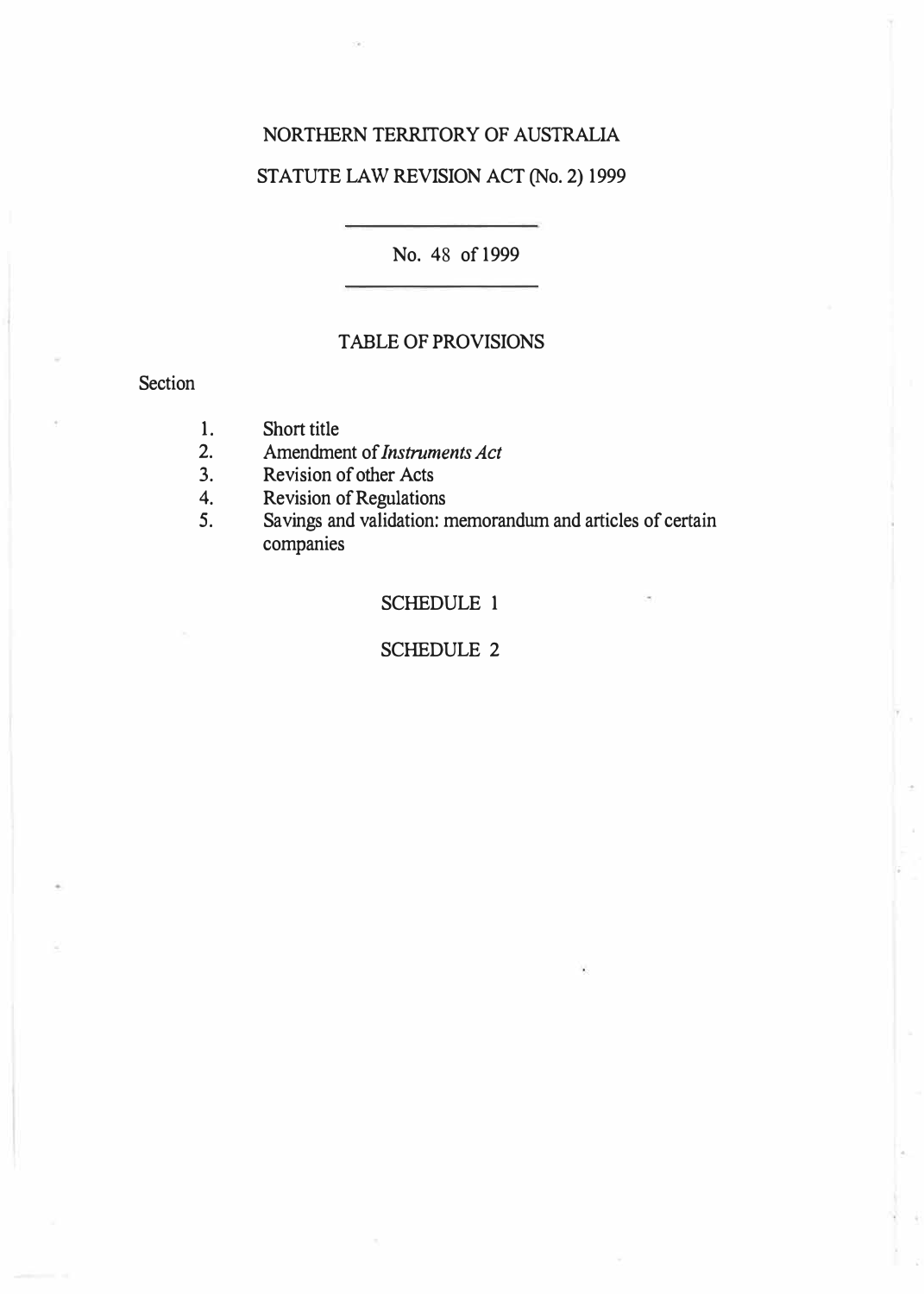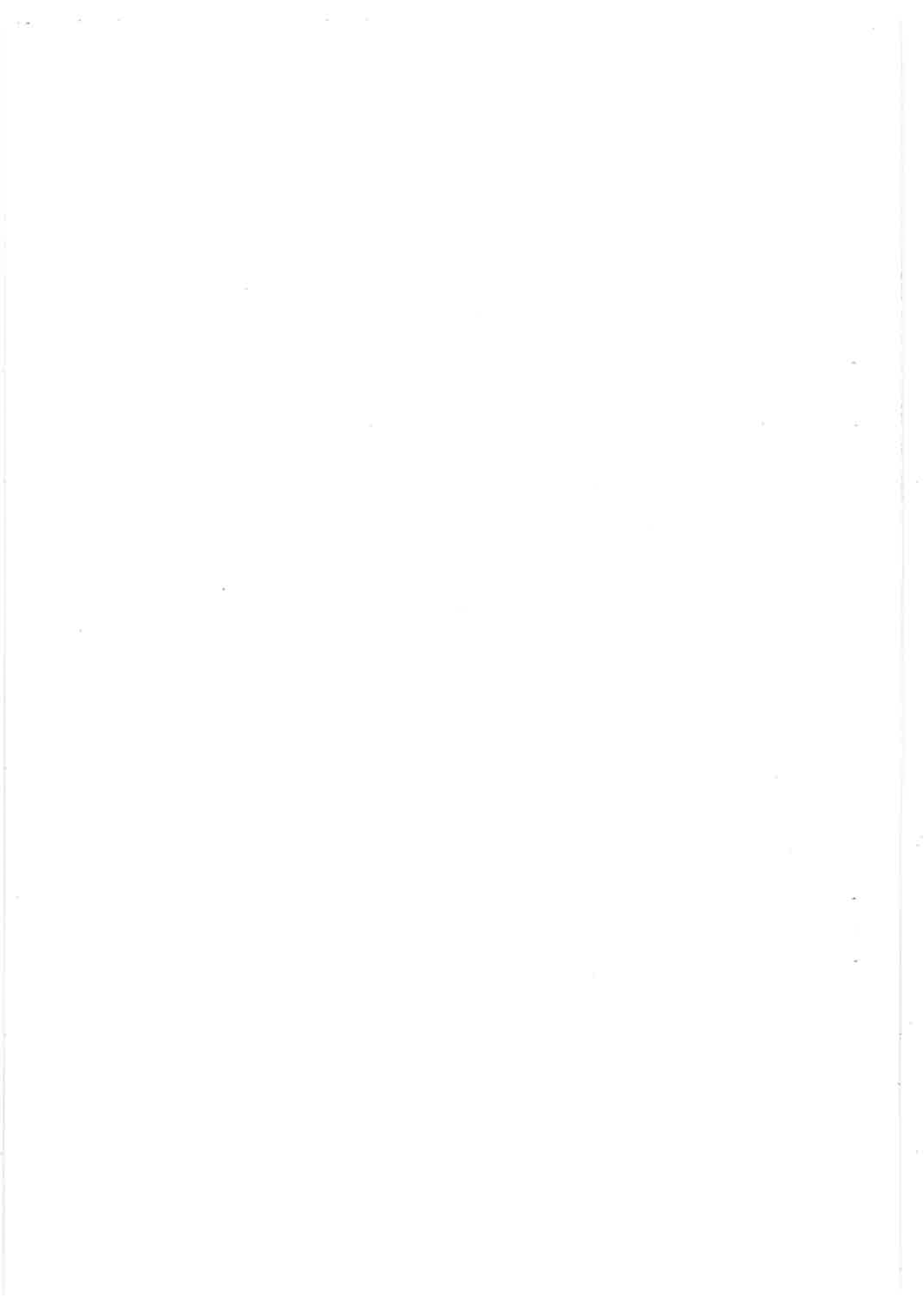

No. 48 of 1999

# **AN ACT**

to revise and correct the law of the Territory in minor respects

*[Assented to 10 November 1999] [Second reading 18 August 1999]* 

### **The Legislative Assembly of the Northern Territory enacts as follows:**

**1. Short title**

This Act may be cited as the *Statute Law Revision Act (No. 2) 1999.*

# **2. Amendment of** *Instruments Act*

Section 9A of the *Instruments Act* is amended by omitting subsection (2) and substituting the following:

"(2) The effect of registration of a bill of sale may be extended one or more times, for a further period of 5 years, by the grantee of the bill of sale  $-$ 

- (a) applying for the extension, in a form approved by the Registrar-General, before the expiry of the then effective period of registration; and
- (b) paying the prescribed fee.".

#### **3. Revision of other Acts**

The Acts specified in Schedule 1 are amended as set out in that Schedule.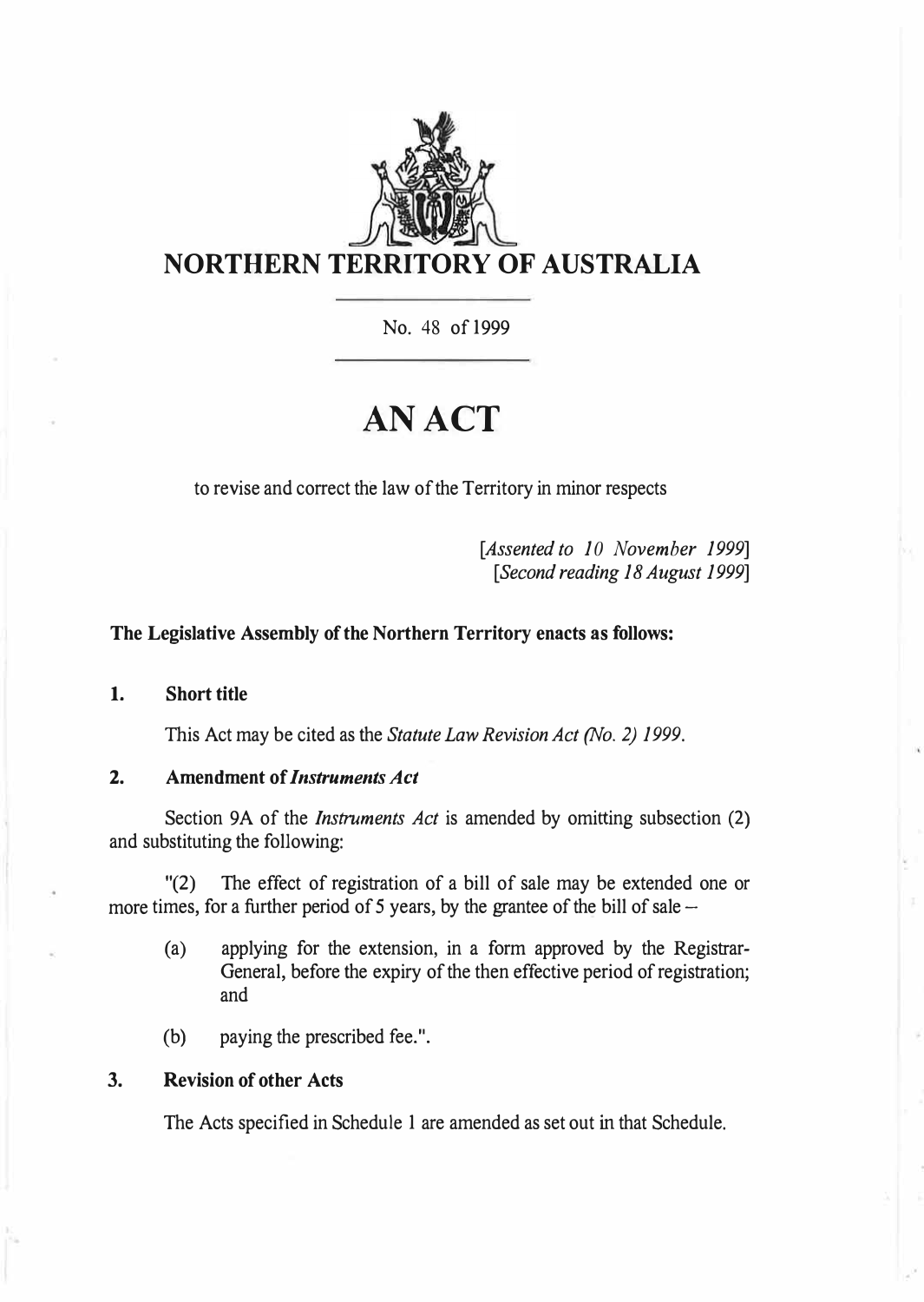#### 4. Revision of Regulations

(1) The Regulations specified in Schedule 2 are amended as set out in that Schedule.

(2) A regulation amended as set out in Schedule 2 may be amended or repealed by a regulation as if the amendment had been made by a regulation.

#### 5. Savings and validation: memorândum and articles of certain companies

(1) If, immediately before the commencement of this Act, the memorandum and articles of a proposed company have been submitted for approval, or have been approved, as required by  $-$ 

(a) section  $51(4)(a)$  of the *Dental Act*;

- (b) section  $6(1)$  of the Legal Practitioners (Incorporation) Act; or
- (c) section 54(3) of the Medical Act,

the memorandum and articles are, on and from the commencement of this Act, to be taken together to make up the constitution of the proposed company.

(2) If, immediately before the commencement of this Act, a company that was incorporated in accordance with $=$ 

- (a) section  $51(4)(a)$  of the *Dental Act*;
- (b) section  $6(1)$  of the Legal Practitioners (Incorporation) Act; or
- (c) section 54(3) of the Medical Act,

is registered under the Corporations Law, the memorandum and articles of the company are, on and from I July 1998, to be taken together to make up the constitution of the company.

(3) Every approval of the constitution of a proposed company, or of an alteration to the constitution of a company, under the Dentøl Act, Legal Practitioners (Incorporation) Act or Medical Act during the period commencing on 1 July 1998 and ending on the day before the day of commencement of this Act is as valid as if the constitution were the memorandum and articles of the company.

(4) Every acceptance of the constitution of a company under section  $14B(1)(b)$  of the *Architects Act* during the period commencing on 1 July 1998 and ending on the day before the day of commencement of this Act is as valid as if the constitution were the memorandum of the company.

(5) During the period commencing on I July 1998 and ending on the day before the day of commencement of this Act, the Agents Licensing Board of

\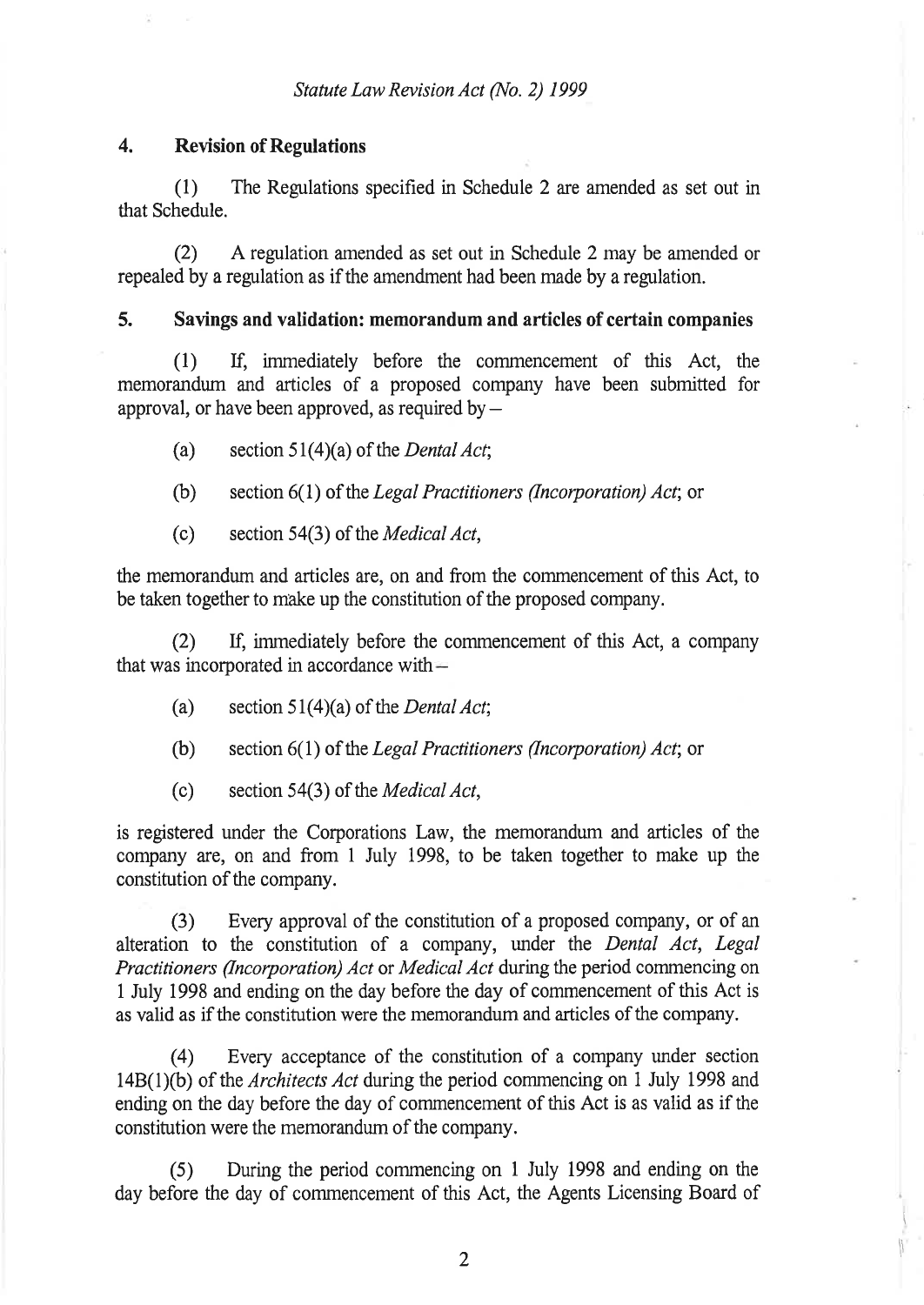the Northern Territory was entitled to be satisfied under section  $25(a)(i)$  of the Agents Licensing Act that a company was authorised to carry on business as an  $agent-$ 

- (a) if the company had no memorandum of association or constitution; or
- (a) in relation to a company that had a constitution  $-$  if the company was authorised to do so by its constitution.

## **SCHEDULE 1**

Section 3

| Provision                                                          | Amendment                                             |                         |
|--------------------------------------------------------------------|-------------------------------------------------------|-------------------------|
|                                                                    | omit                                                  | substitute              |
| <b>Agents Licensing Act</b>                                        |                                                       |                         |
| Section $25(a)(i)$                                                 | "is, by its memorandum<br>of association, authorised" | "has the power"         |
| Architects Act                                                     |                                                       |                         |
| Section $14B(1)(b)$                                                | "memorandum" (twice<br>occurring)                     | "constitution"          |
| Section $20C(1)(a)$                                                | "memorandum"                                          | "constitution"          |
| Commercial Passenger<br>(Road) Transport Act                       |                                                       |                         |
| Section $9(4)(a)$                                                  | "objects"                                             | "constitution, objects" |
| Companies (Trustees and<br><b>Personal Representatives)</b><br>Act |                                                       |                         |
| Sections $7(1)(b)$ and<br>41(1)(b)                                 | "is empowered by its<br>objects"                      | "has the power"         |

## AMENDMENTS OF ACTS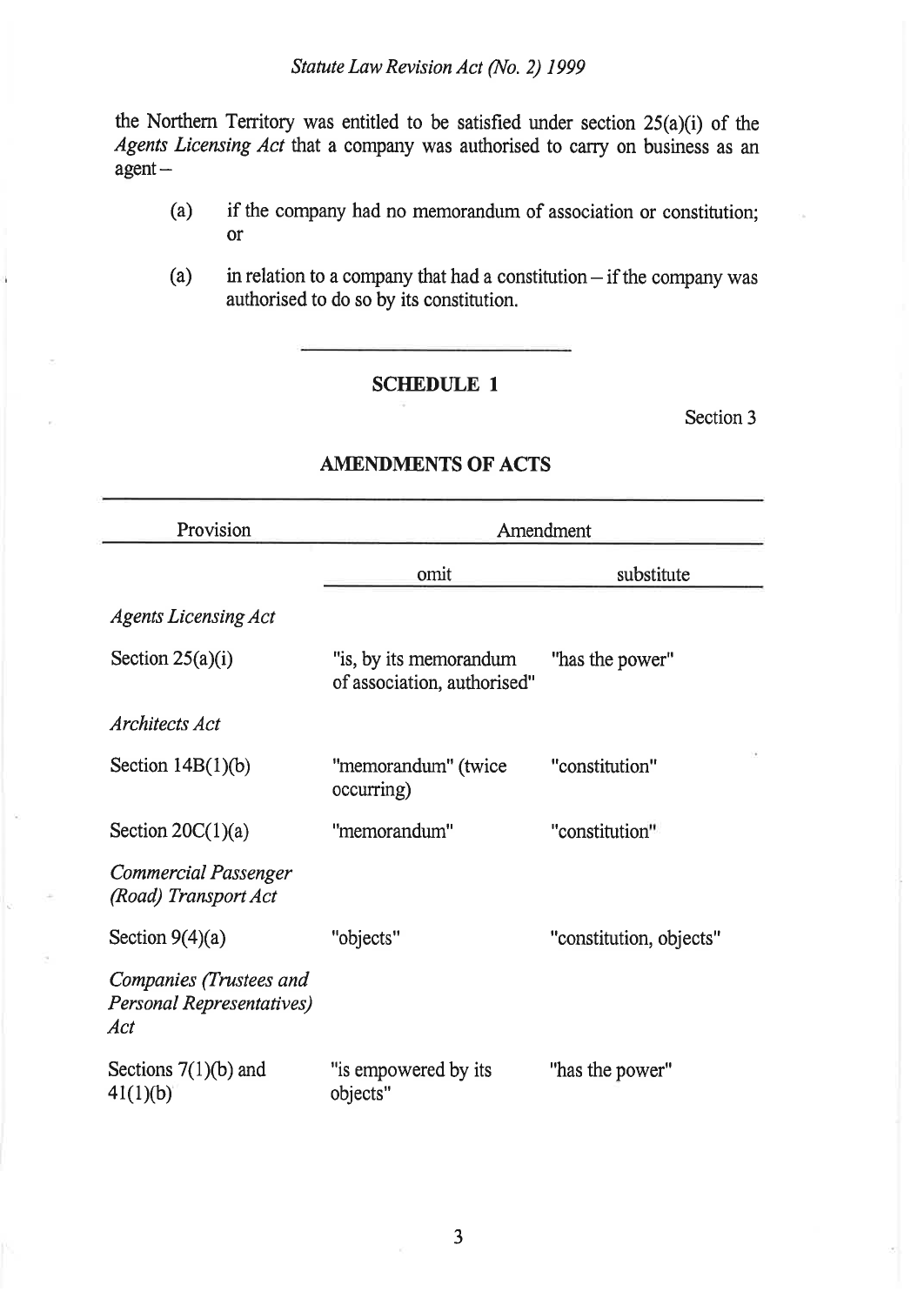Statute Law Revision Act (No. 2) 1999

Co-operatives Act

| Section $10(2)(a)$                                      | "articles or memorandum<br>of association"     | "a constitution" |
|---------------------------------------------------------|------------------------------------------------|------------------|
| Section $23(1)$                                         | "articles of association"<br>(first occurring) | "constitution"   |
| Sections $23(1)(b)$ and<br>24(c)(iii)                   | "memorandum and<br>articles of association"    | "constitution"   |
| Sections $302(1)(c)$ and<br>305(1)                      | "memorandum or articles<br>of association"     | "constitution"   |
| Criminal Code                                           |                                                |                  |
| Section 269                                             | "memorandum or articles<br>of association"     | "constitution"   |
| Dental Act                                              |                                                |                  |
| Section 3<br>- definition of "dental<br>company"        | "memorandum or articles"<br>of association"    | "constitution"   |
| Section $51(4)(a)$ and (b)                              | "memorandum and<br>articles of association"    | "constitution"   |
| Gaming Machine Act                                      |                                                |                  |
| Section 3<br>- definition of "non-<br>proprietary club" | "memorandum and<br>articles of association,"   |                  |
| Sections $24(3)(d)(ii)$ and<br>62(1)(e)(ii)             | "memorandum and<br>articles of association,"   |                  |
| <b>Legal Practitioners</b><br>(Incorporation) Act       |                                                |                  |
| Section $5(1)$ and (2)                                  | "memorandum and<br>articles"                   | "constitution"   |
| Section $6(1)$                                          | "memorandum and<br>articles"                   | "a constitution" |
| Section $6(2)$                                          | "memorandum or articles"                       | "constitution"   |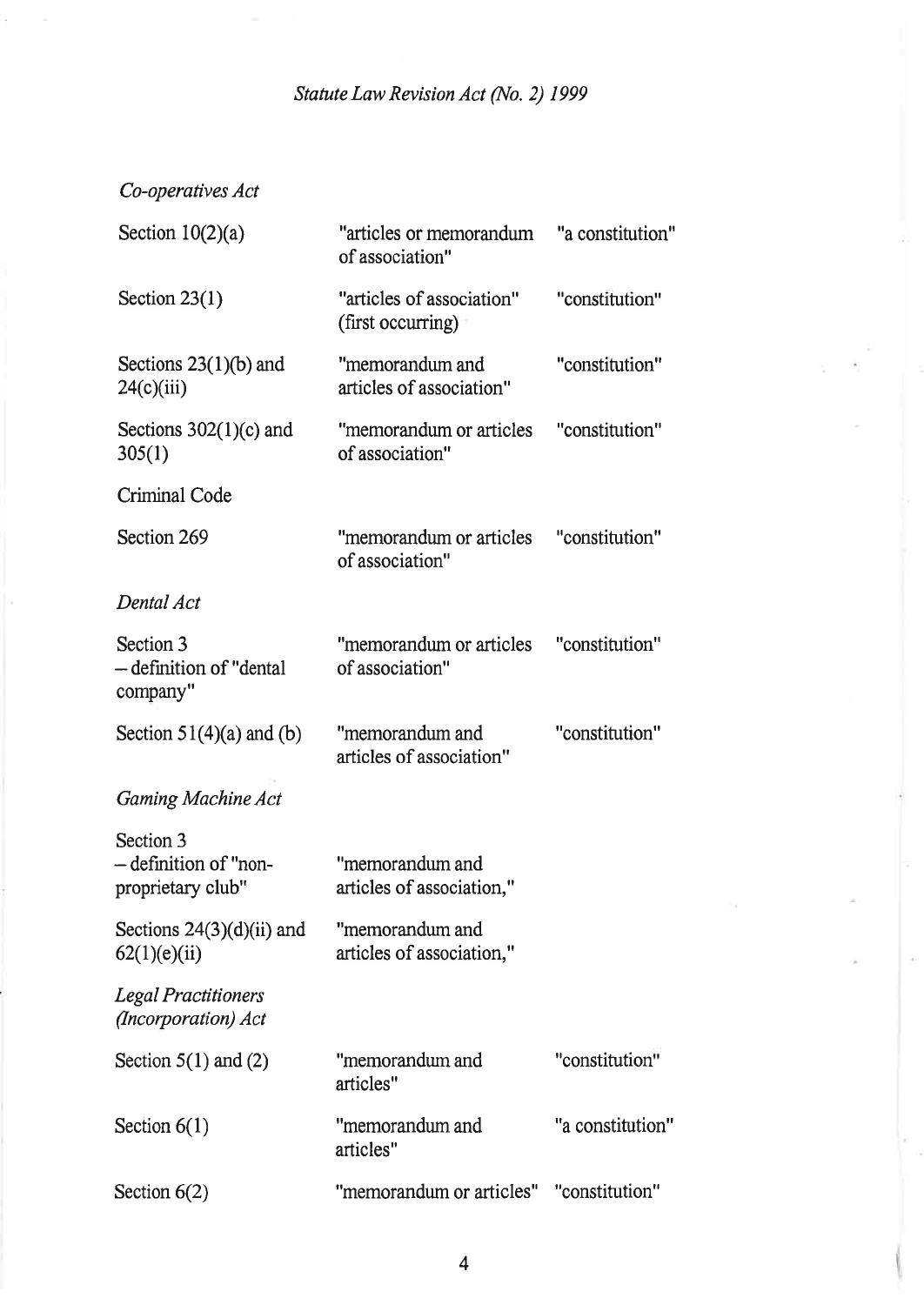| Marine Act                                                              |                                                                     |                                                   |
|-------------------------------------------------------------------------|---------------------------------------------------------------------|---------------------------------------------------|
| Section $134(4)(a)$                                                     | "memorandum of<br>association"                                      | "constitution"                                    |
| Marketable Securities Act                                               |                                                                     |                                                   |
| Section $8(3)(b)$                                                       | "memorandum and<br>articles or by the<br>constitution"              | "constitution or rules"                           |
| Sections $11(4)$ and 12                                                 | "articles,"                                                         | "articles, constitution,"                         |
| Section 13                                                              | "memorandum or articles" vconstitution or rules"                    |                                                   |
| Schedule 2<br>$-$ Forms 4, 9 and 11                                     | "memorandum and<br>articles or by the<br>constitution"              | "constitution or rules"                           |
| Medical Act                                                             |                                                                     |                                                   |
| Section $3(1)$<br>- definition of "medical<br>company"                  | "memorandum or articles<br>of association"                          | "constitution"                                    |
| Section $54(3)$                                                         | "memorandum and<br>articles of association"                         | "constitution"                                    |
| Section $54(4)$                                                         | "memorandum or articles<br>of association"                          | "constitution"                                    |
| Section $54(5)$                                                         | "memorandum and<br>articles of association"                         | "constitution"                                    |
| Taxation (Administration)<br>Act                                        |                                                                     |                                                   |
| Section $56C(1)$<br>$-$ paragraph (a) of the<br>definition of "acquire" | "initial allotment of shares<br>to a subscriber to a<br>memorandum" | "issue of a share to a<br>member on registration" |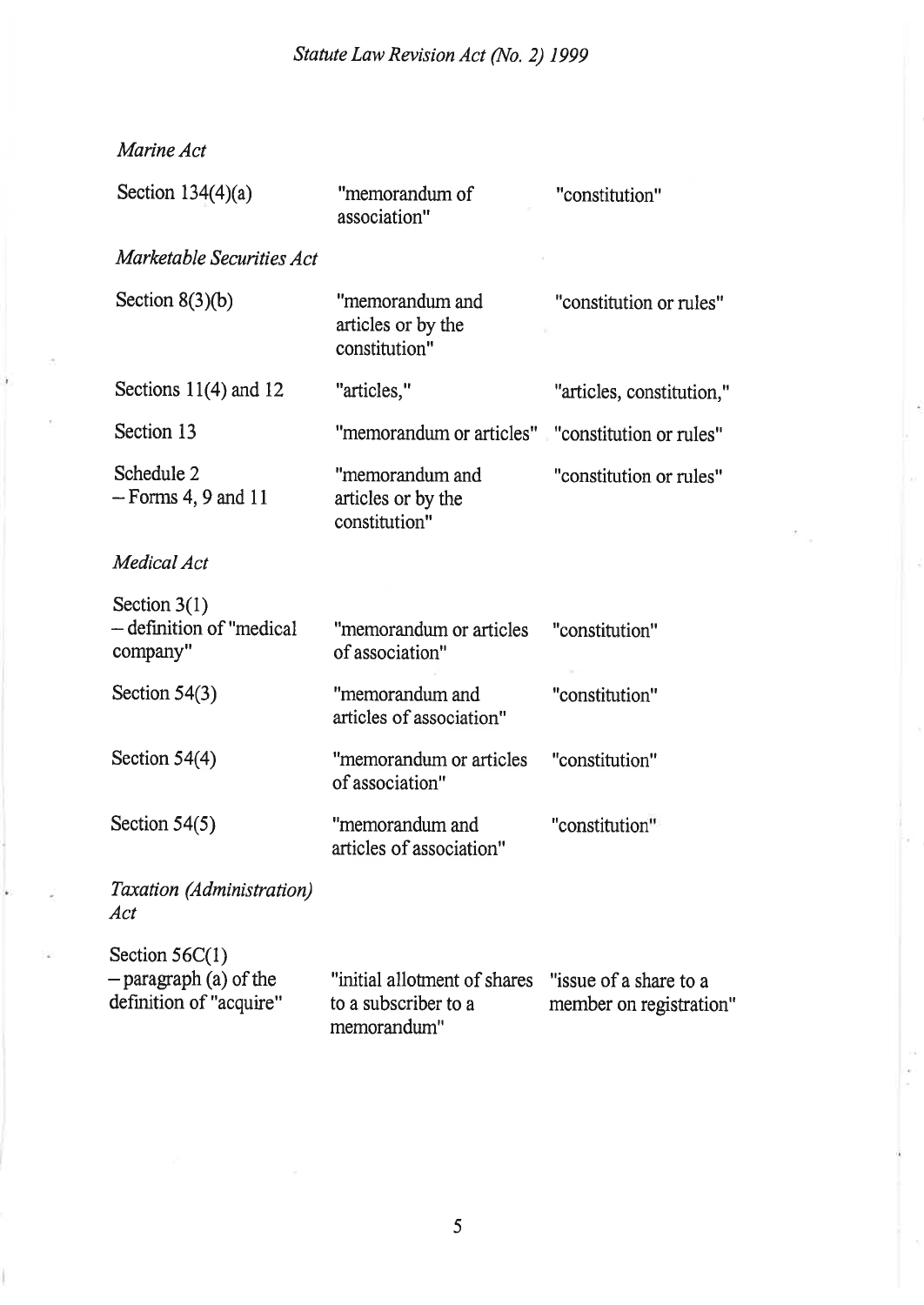Statute Law Revision Act (No. 2) 1999

| "memorandum and<br>articles of association" | "constitution or rules" |
|---------------------------------------------|-------------------------|
| "memorandum, articles"                      | "constitution or rules" |
| "memorandum or articles<br>of association"  | "constitution or rules" |
| "memorandum and<br>articles of association" | "constitution or rules" |
|                                             |                         |
| "memorandum and<br>articles of association" | "constitution or rules" |
| "memorandum or articles<br>of association"  | "constitution or rules" |
|                                             |                         |

# SCHEDULE 2

Section 4

# AMENDMENTS OF REGULATIONS

| Provision                      | Amendment                                                                                    |                   |
|--------------------------------|----------------------------------------------------------------------------------------------|-------------------|
|                                | omit                                                                                         | substitute        |
| Kava Management<br>Regulations |                                                                                              |                   |
| Regulation $6(b)(v)$           | "memorandum of<br>association and the<br>articles of association of<br>the applicant or the" | "constitution or" |